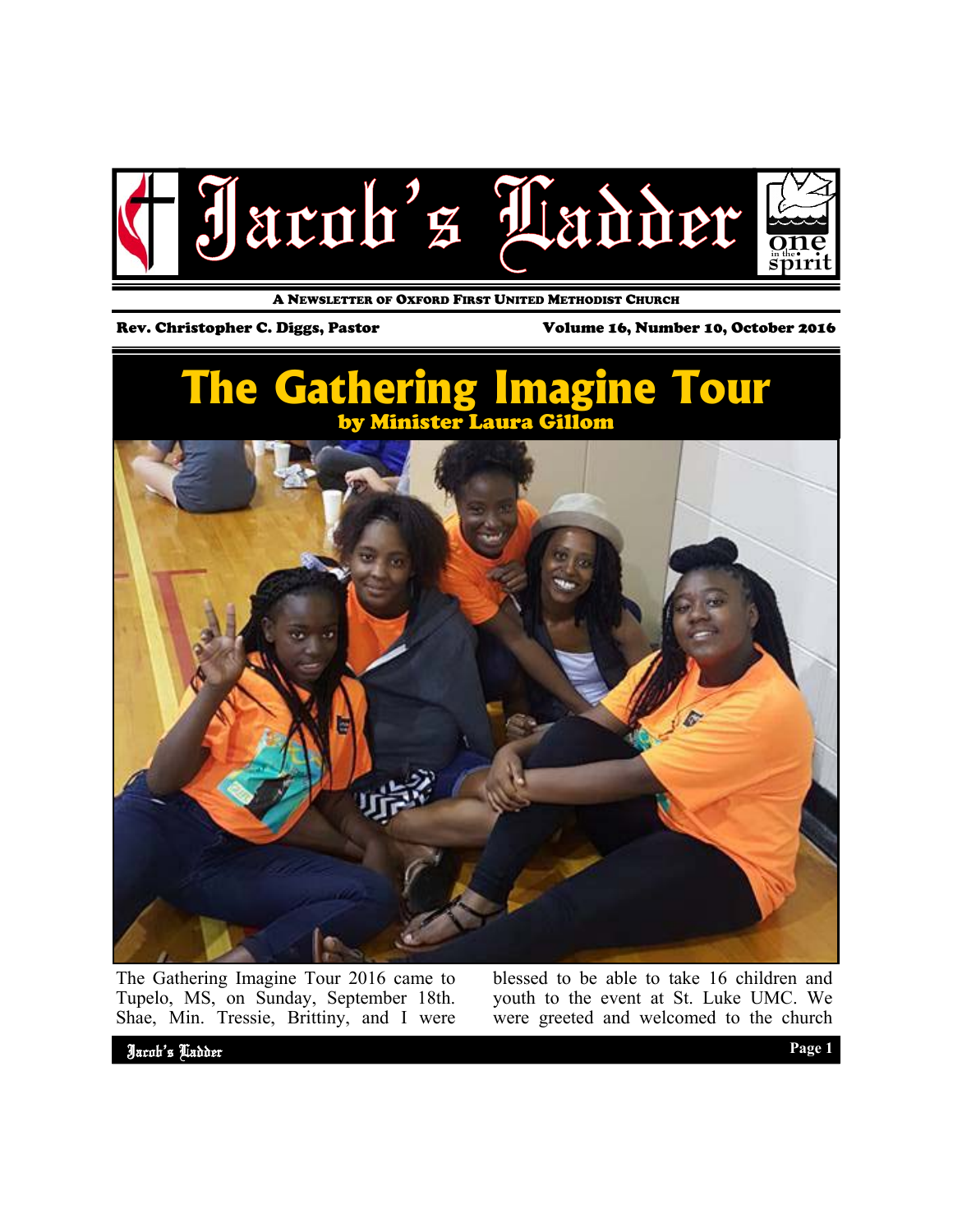

gym where our group mingled with other young people from the northeast Mississippi area. The younger ones jumped around in the bouncer, and the older ones played games including basketball and indoor football where all appeared to have a good time.

We then went into Worship where DJ Blaha played some of the latest music allowing the young people to "be themselves" in a safe environment. Kendra was invited on stage to

9, fighting with his step-father who was show off her dancing skills. Big Al Cherry, a gospel hip-hop and R&B artist from Monroe, Louisiana, led the music. We jumped, leaned, and popped to the sounds of the beat as Big Al gave a positive message through music. Big Al also spoke words of encouragement to the young people in attendance, giving his testimony of how he started drinking at age abusive to his mother, and battling with depression, resulting in a suicide attempt. He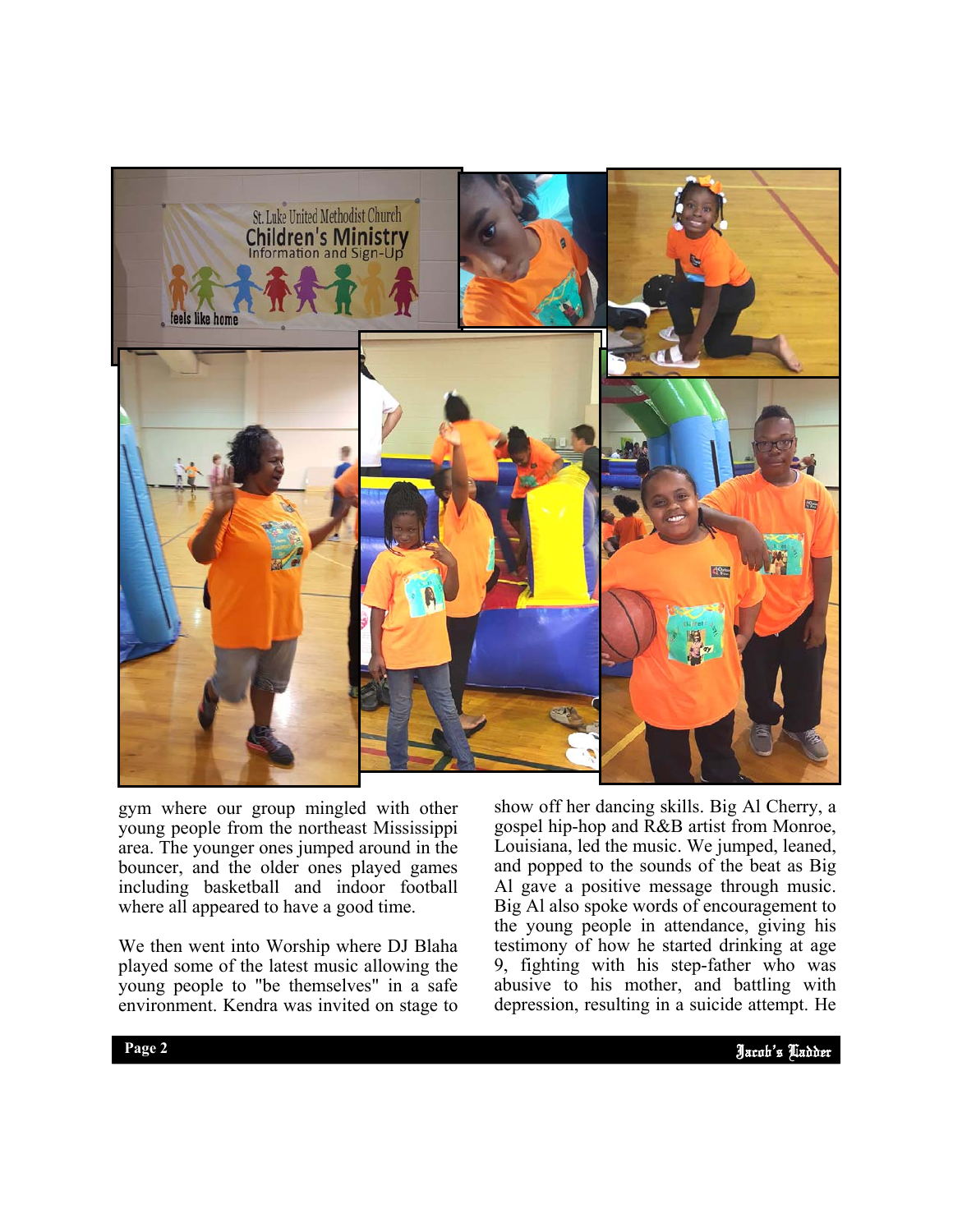then went on to tell about how God touched him and changed his life. He finished school, went to college, and became a math teacher and even a college professor. It was evident the message resonated with many of the young people as they came up with tears in their eyes during the invitation.



Our young people said they really enjoyed the event and are very appreciative to their church family for sponsoring the trip. They are looking forward to attending The Gathering: Imagine 2017 in Jackson in February. (The Gathering is an annual event sponsored by Mike Howington and the Mississippi Annual Conference Youth and Family Ministry.)

## **Students Of The Month**



Zamari Price (above left), son of Jason and Jarebu Henderson, was named Student of the Month at Lafayette Upper Elementary School and Khashanti Hervey (right), daughter of Carlotta Moore, was named Student of the Month at Oxford Middle School. Oxford First UMC and Rev. Diggs recognized them at the September 25th morning worship service.



Jacob's Ladder Page 2 **Page 3 Page 3** Jacob's Ladder